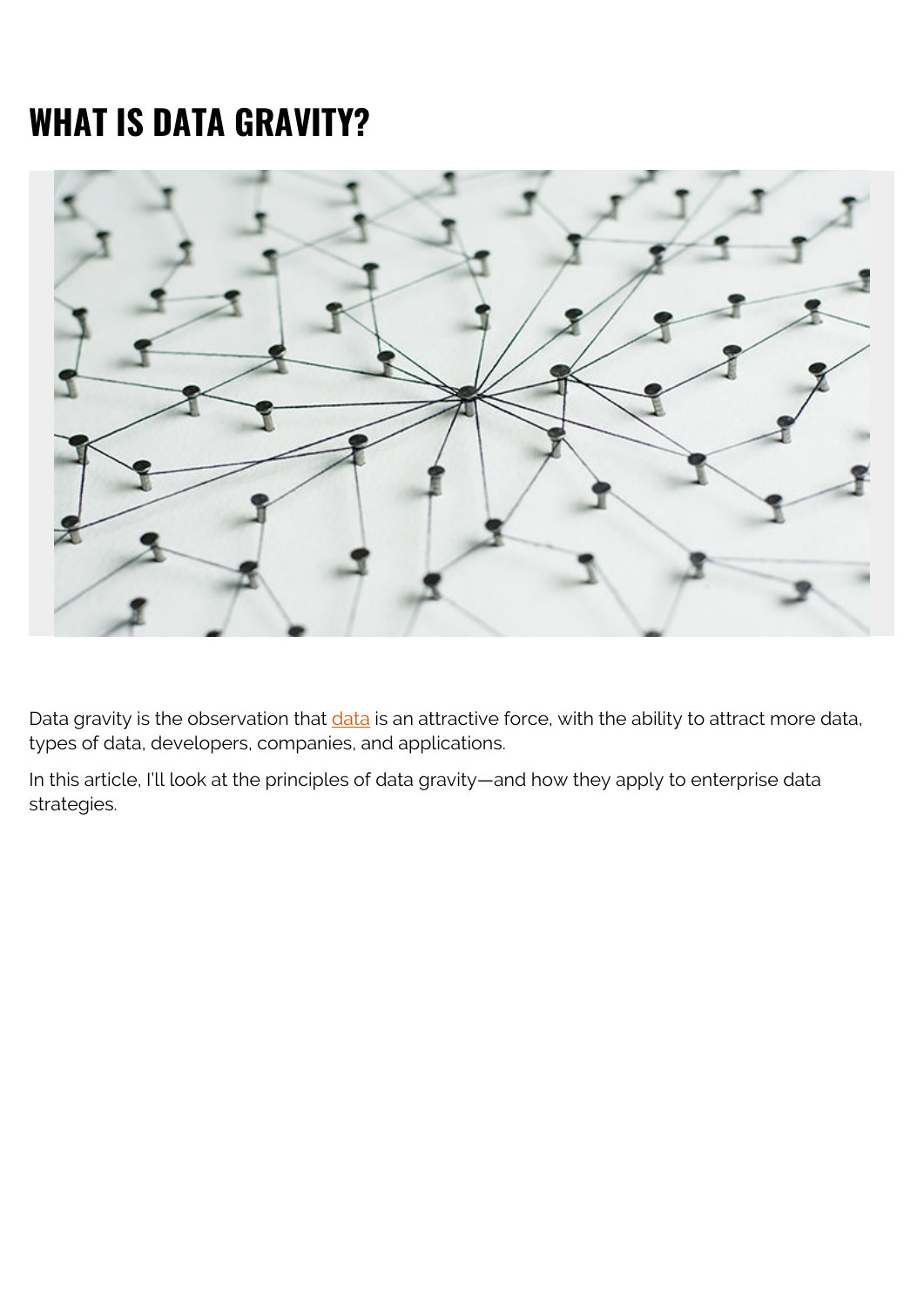# $8$  bmc

**Principles of Data Gravity** 

Data attracts more data.

Larger bodies of data have greater mass and a stronger pull.

The more data exists on a subject, the more that subject can live in public attention.

# **Principles of data gravity**

Data has a somewhat mystical quality to it. Doesn't it? It can be defined in many different ways. Everyone has something to say about it. Each person is able to use it differently. (You can take blue paint and make infinite things with it.) And while each person has something to say about it—what it's used for, what it's good for, what its purpose is, how significant it might be—there it always is. Data, resting at the center of the idea.

Data gravity is an observation of data itself. It looks at data and realizes two key principles:

#### *Larger bodies of data have greater mass and a stronger pull. More people talk about it.*

The content of the NSA material Edward Snowden released was significant of its own accord, but because it was a huge mass of information—9,000 to 10,000 documents—it drew more attention. Likely, if it had been a single document, or even 100, the data would seem less significant, and there might be a way for the NSA and the Federal Government to dodge it; the public eye could forget it. But that it was such a complete, exhaustive body of work made its appeal more attractive.

*When more data exists on a subject, that subject can continue to live on in public attention.*

When an artist like [Ryan McGinley](https://en.wikipedia.org/wiki/Ryan_McGinley) has only a handful of photos to demonstrate his work, people can shrug it off pretty easily. When Ryan has thousands of developed Polaroid photos of the similar New York City subject matter, his collection—those data points—can attract more attention. He suddenly gets elevated from a guy taking pictures to a guy with an obsession, a guy with something to say.

### **Data in the workplace: use cases**

Companies have long known to collect as much data as possible, unknowingly responding to data gravity. Whether they had a current use for it or not, the general consensus has been, "The more, the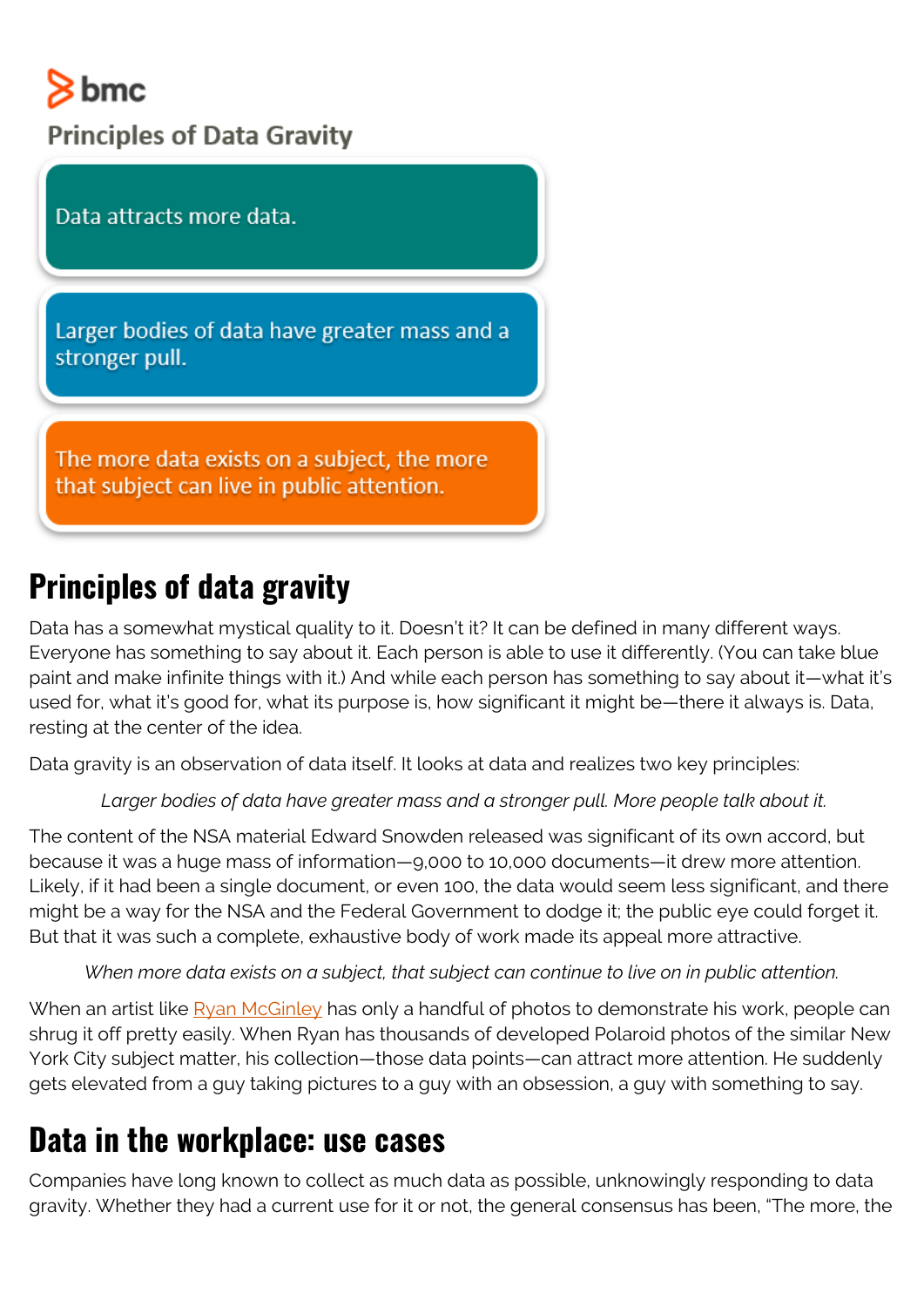merrier." These companies were unknowingly responding to data gravity.

Though the more, the merrier argument is up for debate (one we won't have here), it is true that your company can use data to:

#### **Better your service**

Naturally the more information Netflix has about its customer, the better it can recommend and create video content for that user. In the service industry, it is standard practice to address people by name, ask how they're doing, and remember their favorite dishes. The server becomes more likable. The service is more personal.

This kind of information retrieval, collection, may work for person-to-person communication and the personal approach the service industry requires. But for tech-enabled services, we must scrutinize [the data these services collect](https://blogs.bmc.com/blogs/structured-vs-unstructured-data/) about tier users.

### **Expand your services**

Given more data, the company can offer new services. When Google sets its sights on collecting street-view photos and satellite data, it can expand its product offering from Search Engine to Search Engine and GPS service.

#### **Change your product offering altogether**

If the company gets in a bind, you can actually use the data as a means to create another business.

Let's say Netflix pushes Hulu out of the video streaming services, and no one is willing to pay Hulu to stream anymore. If that were to happen, Hulu does not sit on nothing valuable. It has tons of data about viewers, viewing habits that must be valuable to someone. Hulu could figure out a new service to offer, given the data it has accumulated, or...

#### **If all else fails, sell data as an asset**

Data can be sold to others. Data is a resource, and others may know how to use it better than a company might. My neighbor and Picasso can both buy paint for the same price, but what they choose to do with it results in totally different values.

# **Data attracts more data**

*Principle 1: Larger bodies of data have greater mass and a stronger pull. More people talk about it.*

As bodies of data expand, new services are drawn to them. Data bodies expand through:

- 1. Contributions
- 2. Pooling with other bodies of data
- 3. Connections to other bodies of data

# **Contributions**

Existing bodies of data have already done the hard work and are ready for people to use or to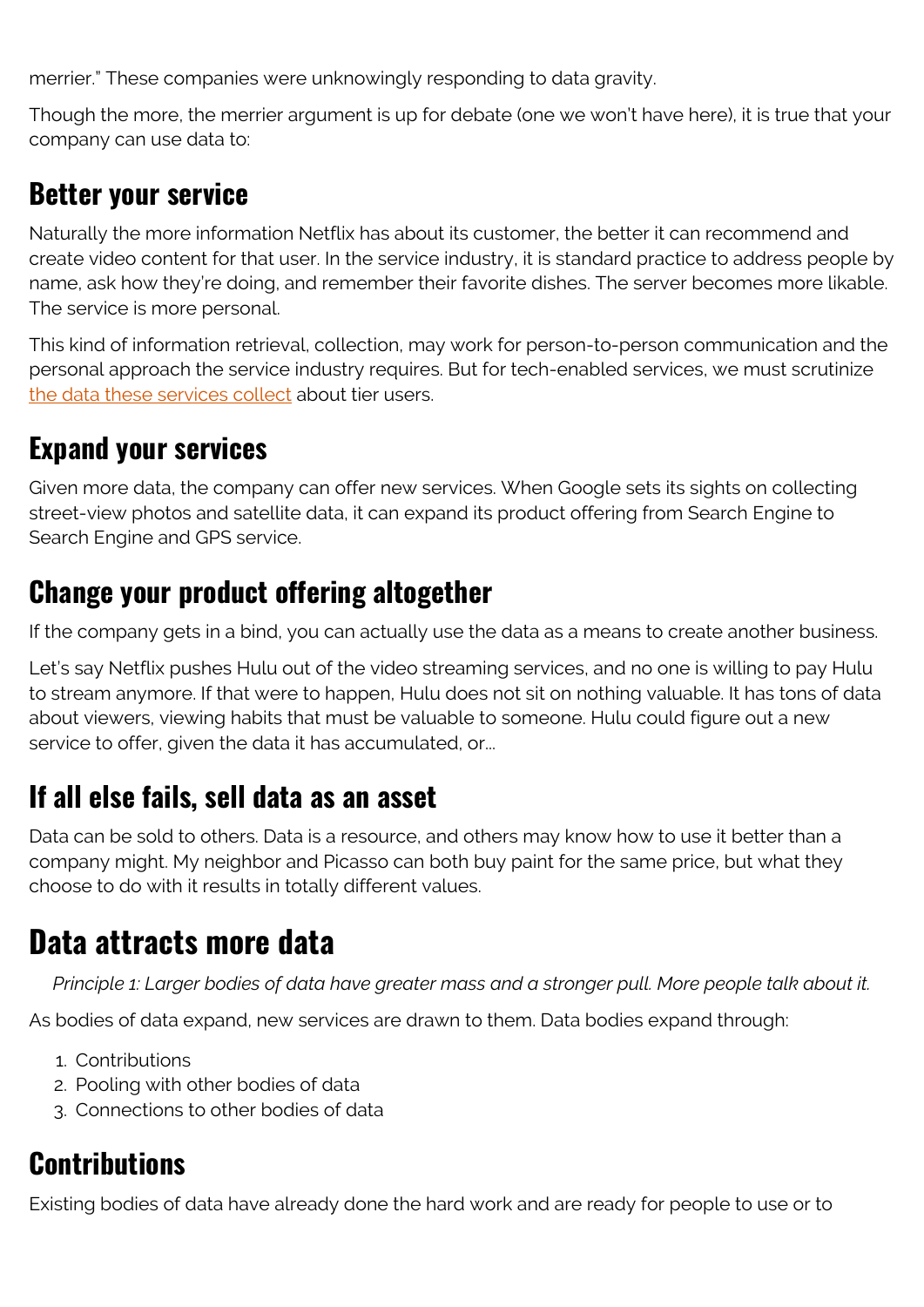contribute. The idea is that when a body of data exists, more data flows towards it. If there exists a library of Henry Miller's work, then it will likely be given more donations of Henry Miller's work.

#### **Pooled data bodies**

One autonomous car company has spent four years collecting data from its sensors to detect speed limit signs to know what the speed limit is. Another has been collecting images of people in crosswalks to know to avoid people crossing the street. These two bodies of data may collide into one larger body of data that creates [one larger algorithm](https://blogs.bmc.com/blogs/machine-learning-algorithms/) that can both know the speed limit and avoid hitting people in crosswalks.

#### **Increased connections**

Through the use of an API, the body of data can be provisioned for general use. [Developers](https://blogs.bmc.com/blogs/application-developer-roles-responsibilities/) can use the data—and take it a step further in their app development. They can combine it with other bodies of data to create a service.

For example, a Wells Fargo API tied to a weather API may literally show a user their rainy-day expenses.

# **With great power comes great responsibility**

*Principle 2: When more data exists on a subject, that subject can continue to live on in public attention.*

Museums exist for two reasons: as a way to store physical data (the art) and because people thought it was important to grant access to view that data. It has been the case within our societies that, given a large body of data, it is viewed almost as a right for that data to be publicly available, whether free of charge or with limited admission.

The second principle of data gravity has a crucial corollary: the more data you possess, the more responsibility you have to that data. Large bodies of data are:

- Harder to move
- Harder to protect
- Harder to provision

What do those challenges mean for your [data storage,](https://blogs.bmc.com/blogs/data-lake-vs-data-warehouse-vs-database-whats-the-difference/) [data security](https://blogs.bmc.com/blogs/big-data-security-issues-enterprise/), and API services?

As people recognize the forces surrounding data and the value data can have, people need to accept the responsibilities, both good and bad, that comes with the motto, "The more data, the merrier."

# **Additional resources**

For related reading, explore these resources:

- **[BMC Machine Learning & Big Data Blog](https://blogs.bmc.com/blogs/categories/machine-learning-big-data/)**
- [What Is a Data Pipeline?](https://blogs.bmc.com/blogs/data-pipeline/)
- [Structured vs Unstructured Data: A Shift in Privacy](https://blogs.bmc.com/blogs/structured-vs-unstructured-data/)
- **[Enabling the Citizen Data Scientists](https://blogs.bmc.com/blogs/citizen-data-scientist/)**
- [Top 8 Ways Hackers Will Exfiltrate Data From Your Mainframe](https://blogs.bmc.com/blogs/top-8-ways-hackers-exfiltrate-data-from-mainframe/)